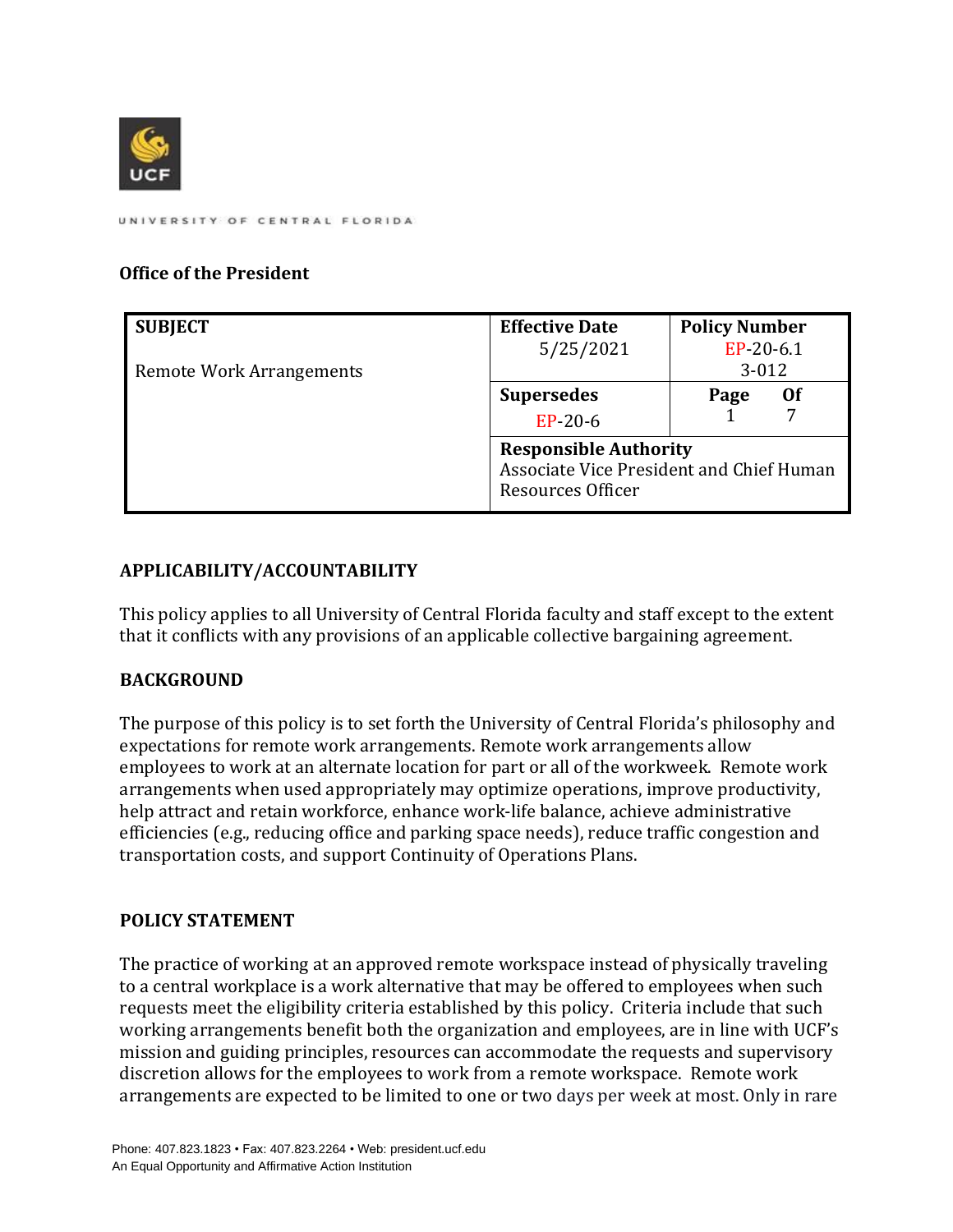situations will 100% remote work arrangements be approved. The decision to allow limited remote work arrangements lies with the Dean, Director, or Department Head (DDDH) or designee. Requests for remote working arrangements beyond two days per week or for out-of-state work arrangements must be approved by the Provost or appropriate Vice President (VP).

The request for a remote work arrangement is a privilege and employees are not guaranteed the opportunity to work remotely. Work assignments are driven by a position's roles and responsibilities and the need for departments to offer services to the campus community. Remote work arrangements must meet the needs, requirements, and constraints of both the unit and the employee. Units should be consistent in the decisionmaking process regarding remote work arrangement requests, with the understanding that the work arrangement can be changed or discontinued at any time. This policy establishes standards for remote work locations for employees. This policy does not address flexible arrangements or flexible work requests for medical or other reasons, for flexing of work hours during a work week, or for periodic or flexible work arrangements of less than two months.

#### **DEFINITIONS**

**Central Workplace.** An employer's place of work where employees normally are located.

**Compressed Work Week.** 40-hour work week compressed into fewer than five workdays.

**Flextime:** Fixed starting/ending times that change periodically.

**Hoteling Workspace.** Shared campus workspace used for temporary employees or those who do not work on campus on a regular basis.

**Remote Work Agreement.** Formal written agreement outlining the remote work arrangement.

**Remote Work Arrangement.** Defined as allowing employees to work at an alternate location. Employees perform essentially the same work that they would in the central workplace in accordance with their same performance expectations and other agreed upon terms. Remote work arrangements may be established for the long-term (not to exceed one year) but should be at least two months in duration.

**Remote Workplace.** Approved alternate work sites other than the employee's central workplace where official UCF business is performed. Such locations may include, but are not necessarily limited to, employees' homes or approved satellite offices.

**Service Hours of Operation.** Service hours may be established by departments beyond the university's business hours where services need to be provided at different times to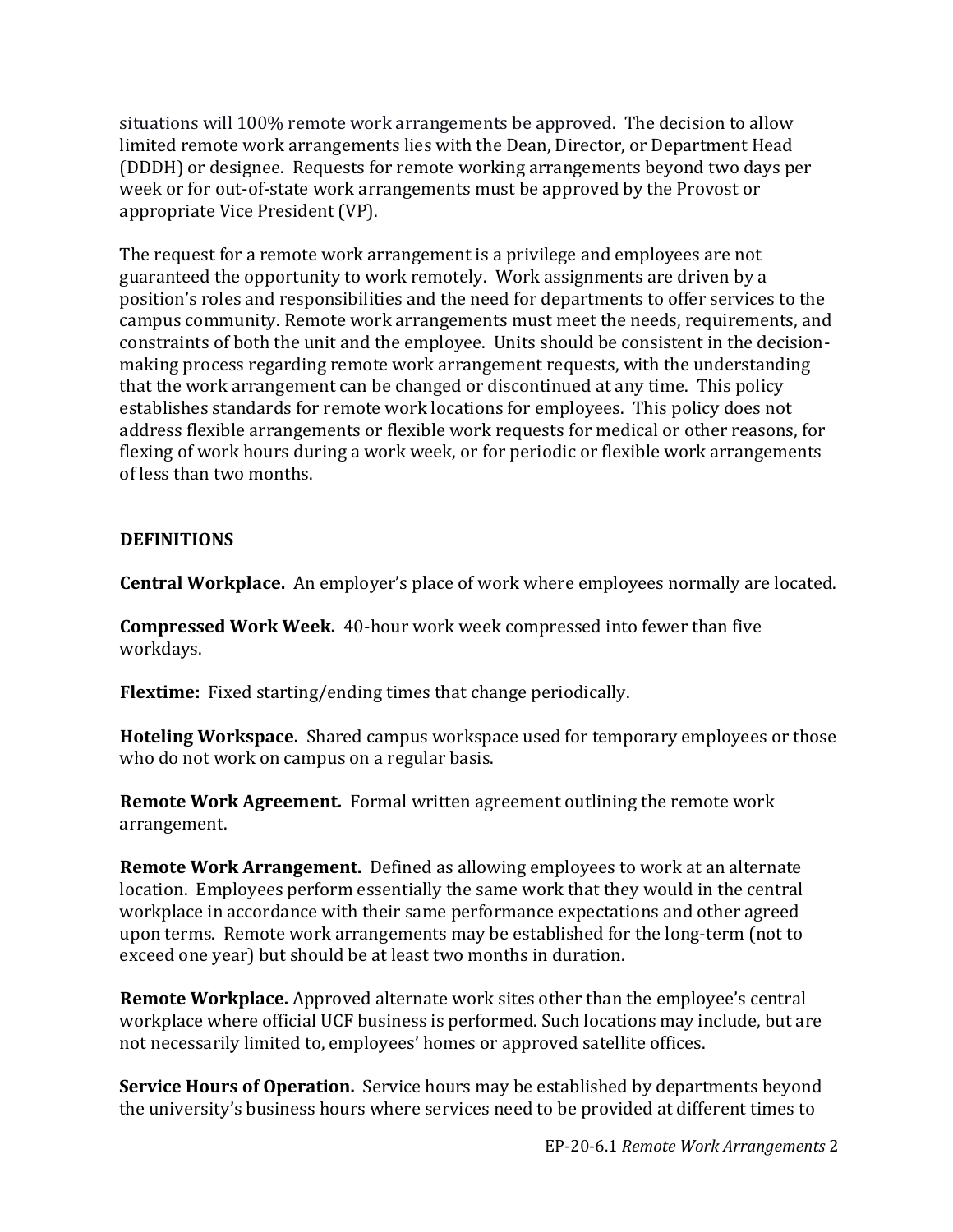meet the needs of the campus community (for ex., library, student services, etc.) and are the hours during which the department must be staffed.

**University Business Hours.** The standard business hours at UCF are 8am to 5pm Monday through Friday; however, some offices and functions may operate service hours that are different from or longer than the standard business hours of the university.

**Work Week.** For most UCF employees, the standard work week begins on Friday and ends on the following Thursday.

## **GENERAL EXPECTATIONS**

- Regardless of work location, an employee's responsibility is to fulfill their job responsibilities, perform at expected levels, and follow all UCF regulations, policies, and standards pertaining to their job.
- Remote work arrangements are not guaranteed; they can be changed or be discontinued at any time.
- Employees who have an approved remote work arrangement may still be required to work on campus on a scheduled remote workday as required by the department, including for emergency situations if designated as critical personnel.
- Employees must continue to communicate absences or time away from work as if they were on campus.
- Employees are expected to clearly communicate when they are working remotely, how to contact them, and be accessible during scheduled work times.
- Student or employee-facing faculty, staff, and departments are expected to maintain an appropriate level of staffing at the campus work location and remote work arrangements should not reduce service levels of university departments.
- Decision-making processes regarding remote work arrangement requests must be transparent and compliant with all university regulations and policies.
- Information technology and security of data, as well as confidentiality of information, are vital considerations when reviewing a remote work arrangement.
- Adverse action against an employee for asking for a remote work arrangement is prohibited.
- Employees granted a remote work agreement whose on-campus work hours fall under certain thresholds may lose their dedicated campus-based workspaces and be required to work at shared, temporary, or hoteling spaces when on campus.

# **Eligibility**

Individuals who meet or exceed performance standards are typically favorable candidates for remote work arrangements. Employees must be performing at a satisfactory level or higher to be eligible for flexible work. Individuals in corrective action or on a performance improvement plan are not eligible for remote work arrangements.

Eligibility is determined based on job duties and essential functions of the job, needs of the department (including maintaining staffing levels at the campus work location),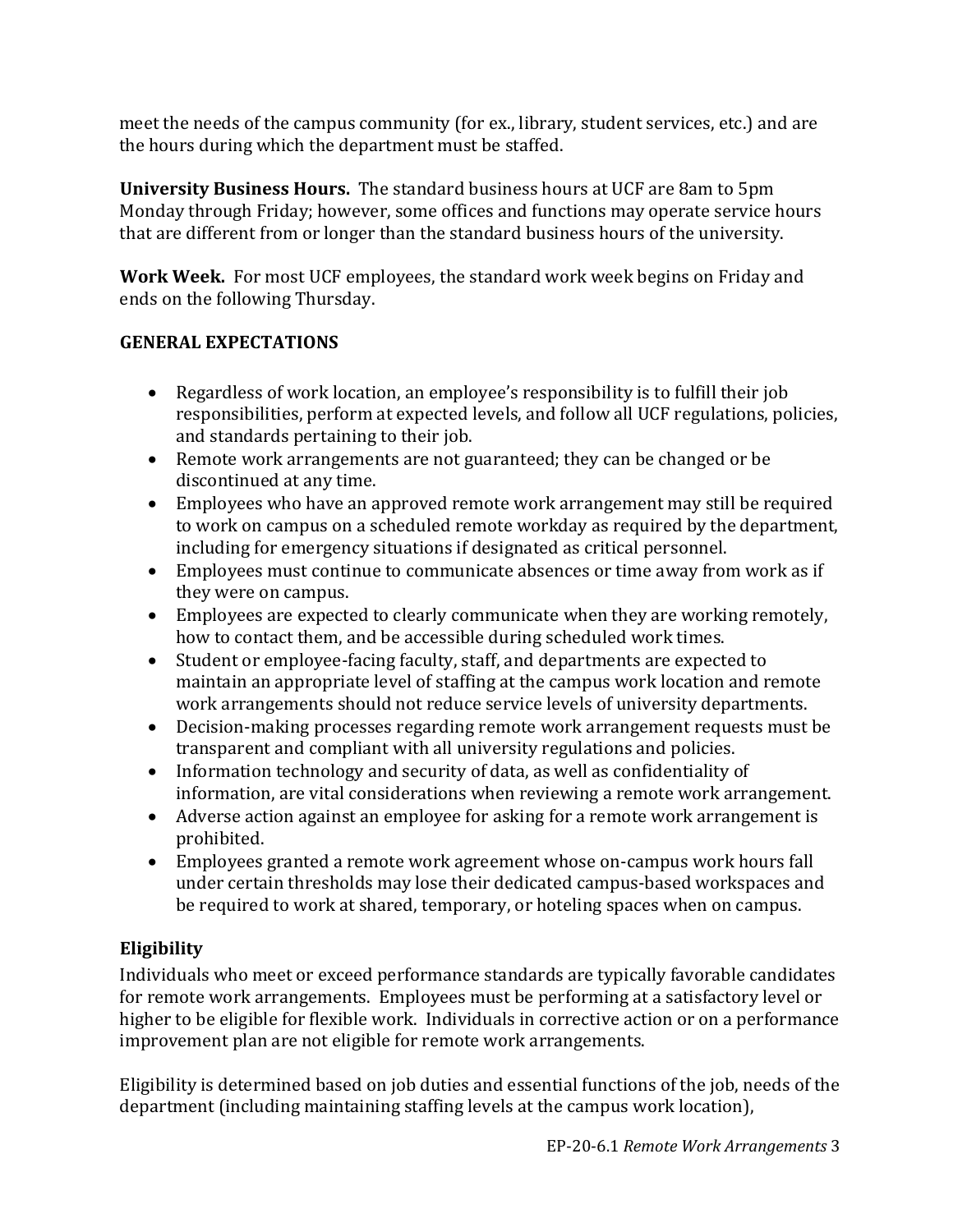satisfactory performance, and time with the university. Some positions require the employee to physically be on campus to perform essential job duties and to maintain continuity of operations, and therefore, may not be eligible for remote work; however, departments may consider flexible work schedules if appropriate. Such jobs include, but are not limited to:

- Grounds keeping/landscape positions.
- Facility maintenance positions.
- Housekeeping positions.
- Safety positions, such as police officers, dispatchers.
- Housing or other similar positions.
- Teaching and research faculty that are assigned to teach face-to-face courses and/or who must fulfill office hour requirements or conduct research at labs on campus.
- Positions that require face-to-face contact to support students or employees or other campus operations, for example clinical roles.
- Positions identified in a Collective Bargaining Unit that require a campus presence.

# **Time in Position:**

- So that employees can orient, onboard, and acclimate to UCF, employees must work at least **six months** on campus before being approved for any type of ongoing remote work arrangement. This requirement may be waived by the Provost or appropriate Vice President.
- The six-month requirement excludes periodic requests that the DDDH, designee, and/or supervisor deems appropriate to approve.

# **Work Standards and Performance:**

- Employees who are not meeting performance and professional standards based upon the DDDH, designee and/or supervisor's judgment are not eligible for any type of ongoing remote work arrangement. This does not include periodic requests that the DDDH, designee and/or supervisor chooses to approve.
- Employees may have their remote work agreement revoked at any time if their performance does not meet expectations.
- The DDDH, designee and/or supervisor will regularly evaluate and provide feedback on the employee's job performance as defined in the employee's position description and performance plan.

# **Approved Work Locations:**

- Remote work locations must meet minimum standards and requirements to be approved for remote work requests. These standards and requirements include: Acceptable work locations: Employees must reside and work in the state of Florida. Exception requests for out-of-state working arrangements must be approved by the Provost or appropriate VP.
- Notification: Employees who move out of the state of Florida must notify UCF immediately. Such move can impact the employee's employment status, up to and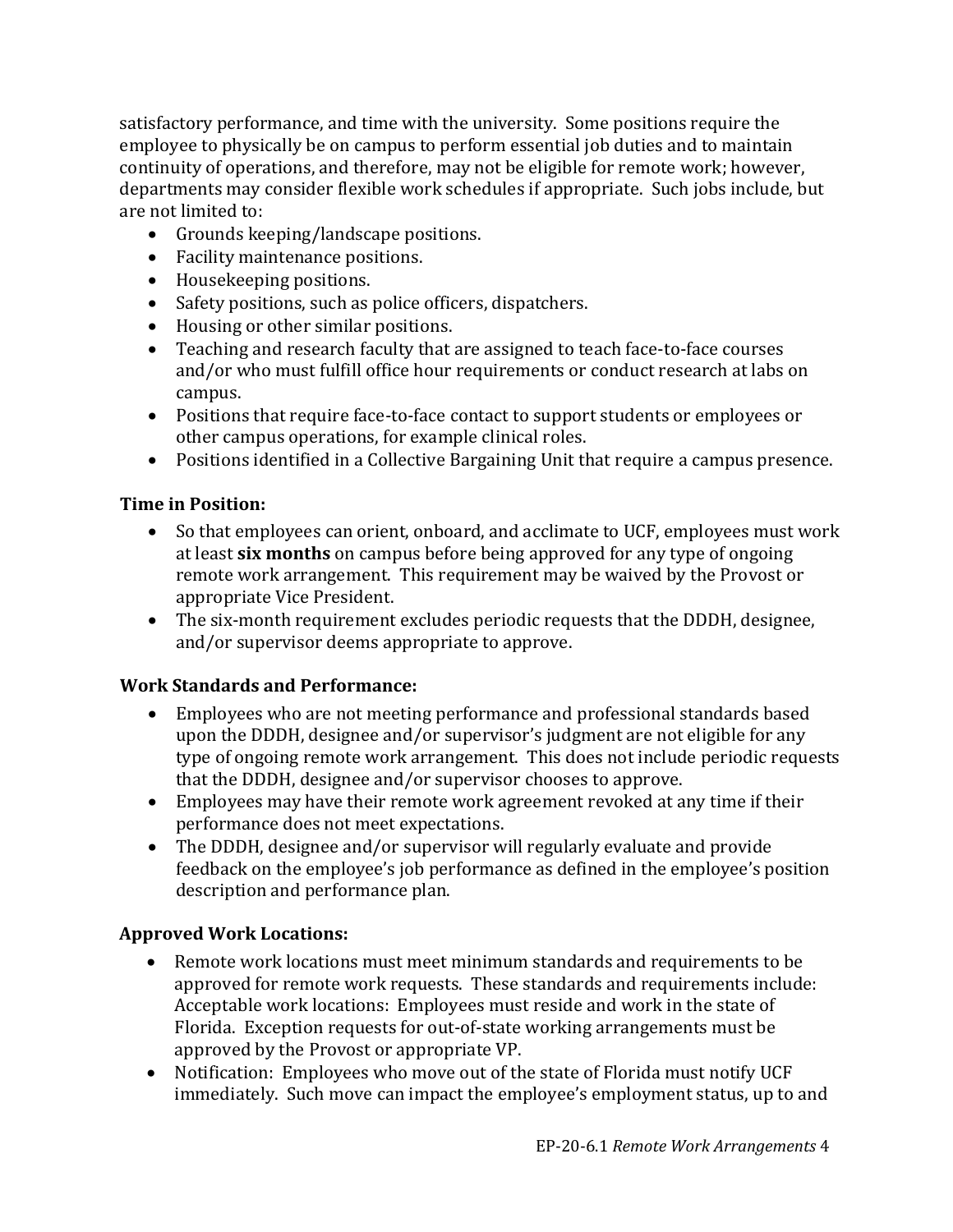including separation from their role at UCF.

- Safety: Employees must verify that the remote workplace meets the safety checklist requirements listed on the Remote Work Request Form.
- Workspace: Employees must have a designated, quiet, distraction-free space available to perform work in a productive environment with an appropriate internet connection.

Additional information about remote work locations may be found in the Remote Working Arrangement Program Manual, linked below.

#### **Length of Agreement:**

- A remote work agreement can be approved for up to one year. At that time, the agreement must be evaluated and re-approved to continue, including the completion of required remote work training. A remote work arrangement should be at least two months long. Permission to work from a remote location on a temporary, sporadic, or task basis is not a remote work arrangement requiring a remote work agreement.
- The employee or department may, at its discretion, implement, continue, discontinue, or modify remote work arrangements at any time. Employees should, however, be given a two-week notice prior to changing their remote work schedule or discontinuing a remote work arrangement, unless an emergency arises. The employee may consent to a shorter notice period. If a department implements a rotation schedule involving multiple employees that is announced to employees at least two weeks in advance, that would be deemed to satisfy the two-week notice.

#### **Compensation and Benefits:**

- All pay/salary rates, leave/retirement benefits, and travel reimbursements will remain as if the employee performed all work at the employee's established central work location.
- The normal full-time work week of 40 hours shall be observed. [Pro rata if a parttime assignment.]
- No remote schedule shall be approved requiring more than 40 hours of actual work for full-time non-exempt employees in a workweek. [Pro rata if a part-time assignment.]
- All hours worked, regardless of work location (on-campus or at a remote workplace), are counted towards hours during the work week per the Fair Labor Standards Act (FLSA). Overtime worked by a non-exempt employee must be approved in advance by the supervisor in writing and the employee will be compensated at the normal overtime rate.
- Alternate work schedules, such as rotating shifts, compressed workweek, etc., may be developed to allow departments to provide services outside traditional hours of work or to meet employer or employee needs; however, such schedule adjustments may not result in an employee's working fewer than their prescribed hours during a workweek or pay period, or result in regular overtime pay.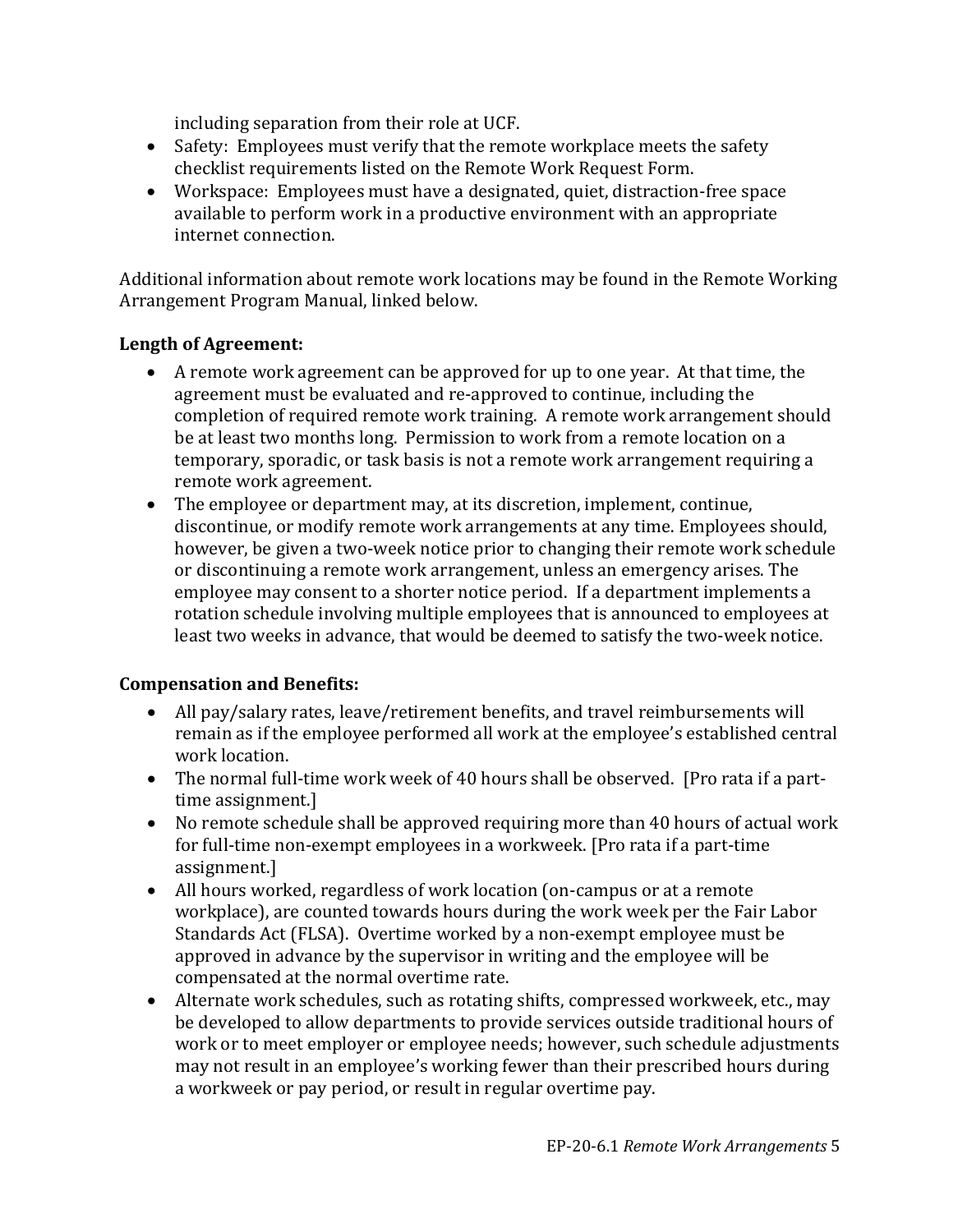• Employees at the university work a variety of schedules and are permitted varying amounts of time for lunch depending upon their regular working schedule. Typically, a lunch break is minimally 30 minutes long and is set by the DDDH, designee, and/or supervisor. Employees working remotely must also follow break and lunch requirements.

#### **PROCEDURES**

- To request a remote work arrangement, employees must discuss their requests with their supervisor and submit the completed and supervisor-approved Remote Work Arrangement Request form to their DDDH or designee.
- The DDDH or designee must review the request and determine if the position is eligible for a remote work arrangement, if the employee's performance is satisfactory or higher, and whether permitting the remote work will allow the department to continue to provide high-quality services to students and employees on the campus.
- If the DDDH or designee approves the remote work arrangement (and, if applicable, if the Provost or appropriate VP approves), the DDDH or designee will inform the employee and provide an executed copy of the Remote Work Arrangement Request form to both the employee and the Central Human Resources office. The executed Remote Work Arrangement Request form becomes the Remote Work Agreement.
- If the request is not approved, the DDDH or designee will discuss with the employee the reasons the request was not approved.
- If a request is changed or discontinued, Human Resources must be notified and provided the updated agreement.

## **RELATED DOCUMENTS**

Remote Working Arrangement Program Manual [https://hr.ucf.edu/files/2021-Remote-Work-Program-Manual.pdf](https://nam02.safelinks.protection.outlook.com/?url=https%3A%2F%2Fhr.ucf.edu%2Ffiles%2F2021-Remote-Work-Program-Manual.pdf&data=04%7C01%7CMargaret.Melli%40ucf.edu%7Cd1b136032b9b4a8f223108d91a33d574%7Cbb932f15ef3842ba91fcf3c59d5dd1f1%7C0%7C0%7C637569632184517596%7CUnknown%7CTWFpbGZsb3d8eyJWIjoiMC4wLjAwMDAiLCJQIjoiV2luMzIiLCJBTiI6Ik1haWwiLCJXVCI6Mn0%3D%7C1000&sdata=VYw573F5GZoZ7H%2Fmwv5Zl7nXC7EbAc0vm5PnZSUP7b4%3D&reserved=0)

## **CONTACTS**

UCF HR Leave of Absence [loaandworkcomp@ucf.edu](mailto:loaandworkcomp@ucf.edu)

# **FORMS**

Remote Work Arrangement Request Form [https://hr.ucf.edu/files/Remote-Work-Form.pdf](https://nam02.safelinks.protection.outlook.com/?url=https%3A%2F%2Fhr.ucf.edu%2Ffiles%2FRemote-Work-Form.pdf&data=04%7C01%7CMargaret.Melli%40ucf.edu%7Cd1b136032b9b4a8f223108d91a33d574%7Cbb932f15ef3842ba91fcf3c59d5dd1f1%7C0%7C0%7C637569632184507601%7CUnknown%7CTWFpbGZsb3d8eyJWIjoiMC4wLjAwMDAiLCJQIjoiV2luMzIiLCJBTiI6Ik1haWwiLCJXVCI6Mn0%3D%7C1000&sdata=SP%2BUnji4WLxBpBi%2Fd5%2BQXpPCs6GtLdI8wl3bZ6IW7fw%3D&reserved=0)